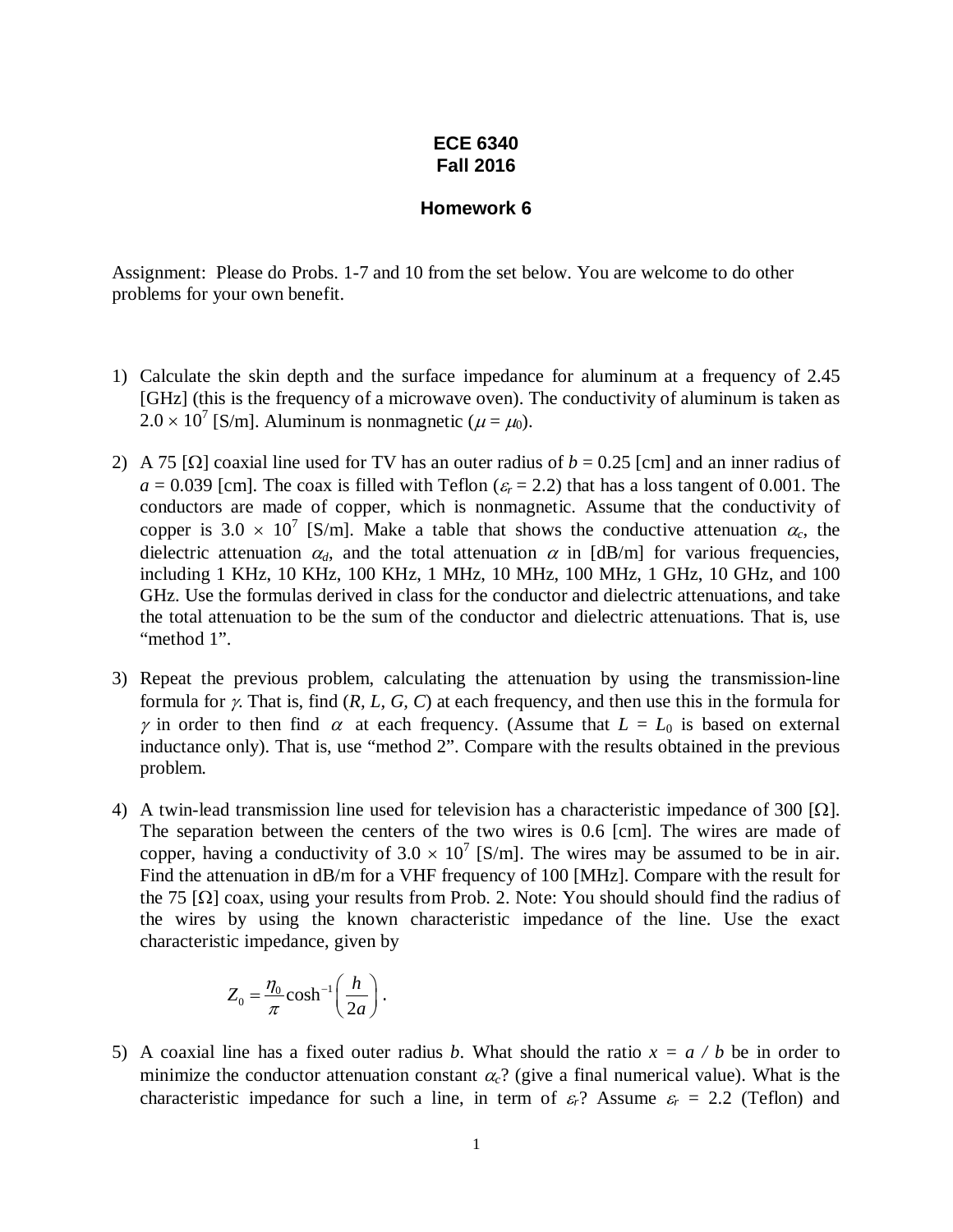calculate a numerical value for the resulting  $Z_0$ . (Note: You can directly search numerically for the value of *x* that minimizes the attenuation. Or, you can set the derivative of the attenuation with respect to *x* equal to zero and solve the resulting equation numerically.)

- 6) A 75 [ $\Omega$ ] coaxial line used for TV has an outer radius of *b* = 0.25 [cm] and an inner radius of  $a = 0.039$  [cm]. The coax is filled with Teflon ( $\varepsilon_r = 2.2$ ) that has a loss tangent of 0.001. The conductors are made of copper, which is nonmagnetic. Assume that the conductivity of copper is  $3.0 \times 10^7$  [S/m]. At a frequency of 100 MHz, calculate the parameters *R*, *L*, *G*, *C* (where  $L = L_0$  is based on external inductance only). Next, calculate  $\Delta L$  from the skin inductance formula. Finally, compare the normalized phase and attenuation constants ( $\beta / k_0$ ) and  $\alpha$  /  $k_0$ ) that you obtain by including and excluding the skin inductance (internal inductance) in the transmission-line (*R L G C*) model.
- 7) Consider a round solid wire of radius *a* running along the *z* axis. Show that the DC internal inductance per unit length in the *z* direction is

$$
L_{int} = \frac{\mu_0 \mu_r}{8\pi},
$$

where  $\mu_r$  is the relative permeability of the wire material (which would be unity for copper or aluminum). Do this by assuming a DC current *I* flowing along the wire in the *z* direction, and then using Ampere's law to calculate the magnetic field inside the wire. From this, calculate the stored magnetic energy inside the wire, given by

$$
U_H = \frac{1}{2} \int_V \mu_0 \mu_r \left| \underline{H} \right|^2 dV,
$$

where *V* is the region inside the wire, assuming a one meter length in the *z* direction. Then use the energy formula for an inductor,

$$
U_H = \frac{1}{2} L_{\text{int}} |I|^2.
$$

8) Consider a conducting tube of inner radius *b* and outer radius *c* (modeling the outer shield of a coax) running along the *z* axis. Show that the DC internal inductance per unit length in the *z* direction is

$$
L_{int} = \frac{\mu_0 \mu_r}{2\pi} \left[ \frac{c^4 \ln\left(\frac{c}{b}\right)}{\left(c^2 - b^2\right)^2} + \frac{b^2 - 3c^2}{4\left(c^2 - b^2\right)} \right],
$$

where  $\mu_r$  is the relative permeability of the wire material (which would be unity for copper or aluminum). Do this by assuming a DC current *I* flowing along the tube in the *z* direction, and then using Ampere's law to calculate the magnetic field inside the tube. From this, calculate the stored magnetic energy inside the tube, given by